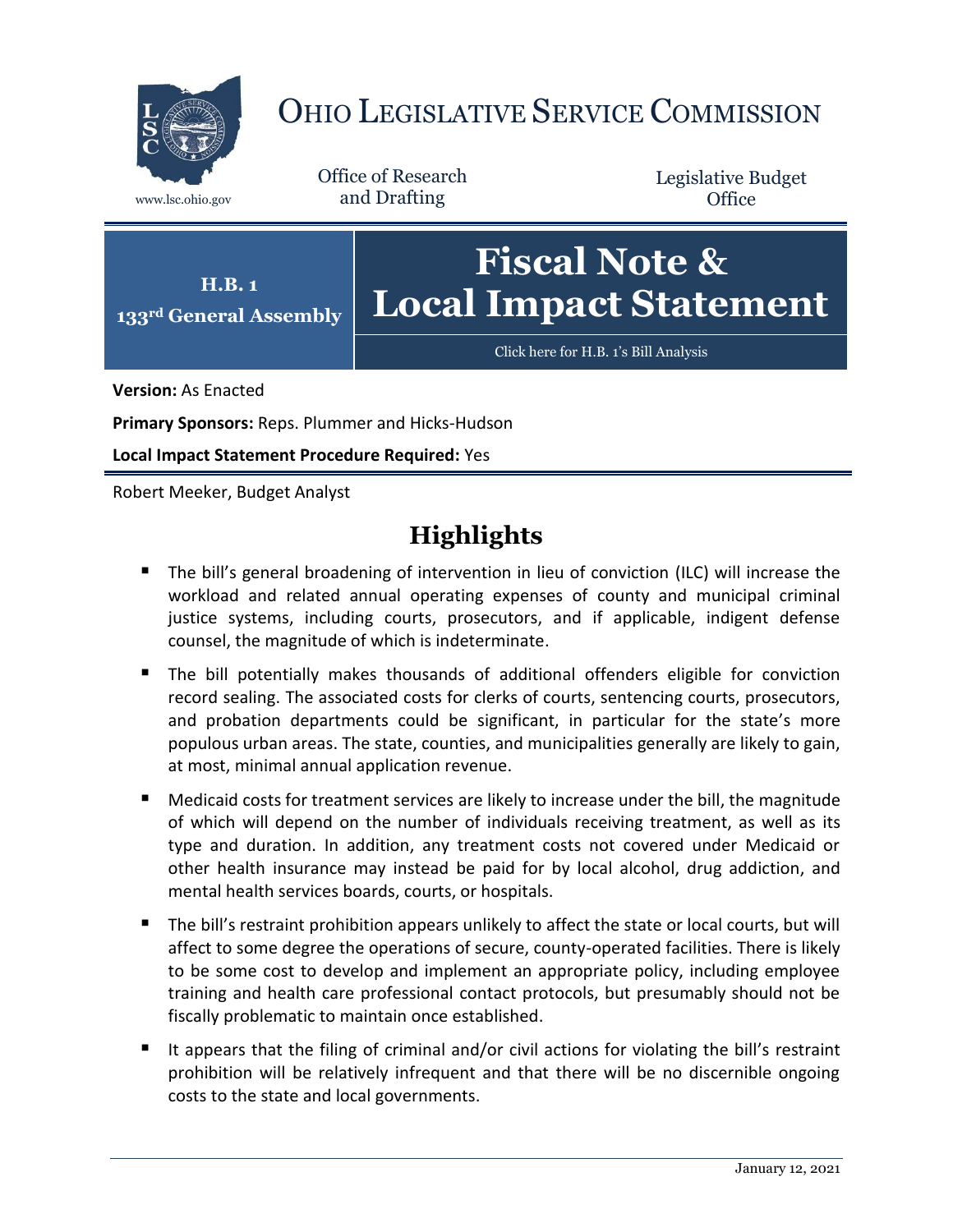- The one-time cost for the Attorney General to develop and distribute the required training materials on restraining or confining a pregnant child or woman to state and local officials is likely to be no more than minimal and potentially absorbed using existing personnel and appropriated resources.
- Given the potential number of additional sealing or expungement orders to be processed by the Bureau of Criminal Identification, the Attorney General may need to hire more fingerprint examiners. The payroll cost of a fingerprint examiner is between \$50,000 and \$83,000 annually, including salary and benefits.
- The bill requires that \$15 of the fee for application for the sealing of a record of conviction be credited to the Attorney General Reimbursement Fund (Fund 1060) rather than the GRF. The result is that up to \$390,000 or more that otherwise would have been credited to the GRF will be redirected to Fund 1060.
- The work and related annual operating costs of the Ohio Criminal Sentencing Commission's expanded duties under the bill can be absorbed utilizing its existing staff and appropriated resources.

# **Detailed Analysis**

### **Intervention in lieu of conviction**

The bill grants a presumption of eligibility for intervention in lieu of conviction (ILC) to offenders alleging that drug or alcohol abuse was a factor in the commission of a crime. If an offender alleges that drug or alcohol usage was a factor leading to the offense, then the court must hold a hearing to determine if the offender is eligible for ILC. The bill requires the court to grant the request for ILC unless the court finds specific reasons why it would be inappropriate, and, if the court denies the request, the court is required to state the reasons in a written entry. Under current law, a court must require the offender to abstain from the use of illegal drugs and alcohol for at least one year. The bill places an upper limit of five years on this requirement.

This ILC broadening will increase the workload and related annual operating expenses of county and municipal criminal justice systems, including the courts, prosecutors, and if applicable, indigent defense counsel. The magnitude of that increase is indeterminate because of three unknowns: (1) the number of additional offenders that will request ILC, (2) the number of related hearings that will be required, and (3) whether, in the case of any given offender, it will cost more or less to allow them to participate in ILC rather than to find the offender guilty and impose an appropriate sanction.

The bill also narrows the scope of ILC by making an offender charged with a felony sex offense ineligible for ILC. Continuing law already prohibits an offender charged with a first, second, or third degree felony or an offense of violence from being eligible. The ILC narrowing may offset, to some degree, the increased workload and related annual operating expenses of county and municipal criminal justice systems noted in the immediately preceding paragraph.

# **Record sealing**

#### **Sealing of a record of conviction**

The bill expands the law that allows an offender to have records sealed by: (1) eliminating a cap on the number of fourth and fifth degree felonies that an offender is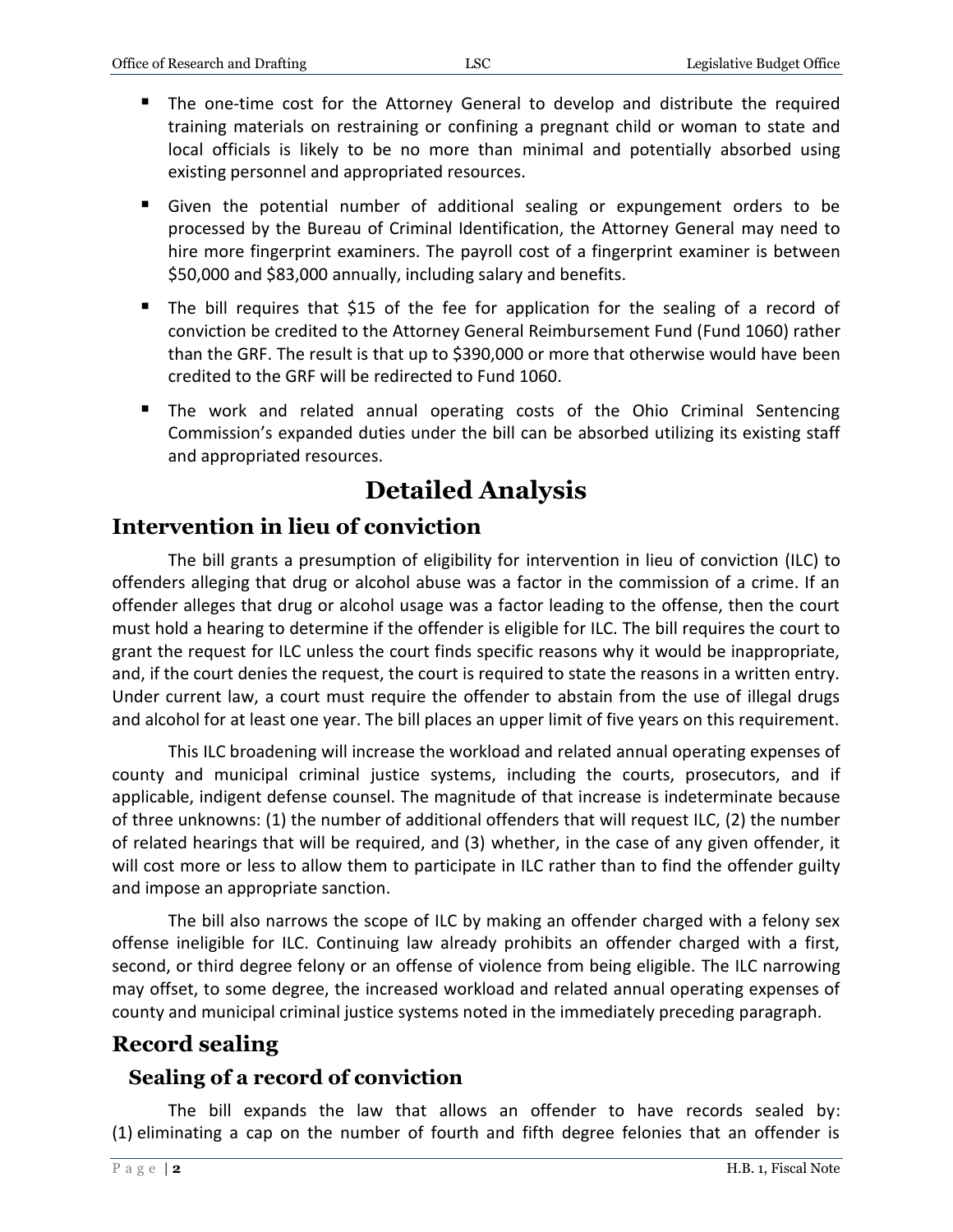eligible to seal, (2) raising the number of misdemeanor or felony offenses an offender can have been found guilty of and still be eligible for sealing, and (3) shortening the time at which an offender convicted of a third, fourth, or fifth degree felony is first eligible to apply for sealing.

The expansion potentially makes thousands of additional offenders eligible for conviction record sealing, and, at least in the near term, makes more offenders eligible to apply sooner than otherwise would have been the case under current law.

When an application to seal a record is filed, the court sets a hearing date and notifies the prosecutor's office. The prosecutor may object to the application by filing a formal objection with the court prior to the hearing date. The court also directs the relevant probation department providing services to that particular county to investigate and submit reports concerning the applicant.

The combined annual cost for the clerks of courts, sentencing courts, prosecutors, and probation departments to perform the required work generated by this provision is indeterminate. For the state's more populous urban areas, that cost could be significant.

Upon filing an application with a court, the applicant, unless deemed to be indigent, pays a \$50 fee, of which \$30 is forwarded to the state treasury, and \$20 is paid to the county or municipal general fund as appropriate. Thus, under the bill, the state, counties, and municipalities generally are likely to gain, at most, minimal annual revenue.

#### **Sealing of an ILC record**

Under current law, a court may order the sealing of records related to an offense for which a person has successfully completed ILC based on statutes related to records of conviction.<sup>1</sup> The bill modifies the statutes on which record sealing for ILC is based to statutes related to dismissals and nonconvictions.<sup>2</sup> As a result, a person whose records are so sealed is not subject to sanctions for which sealed records of conviction may be eligible under continuing law, such as certain employment and licensing sanctions including automatic license suspension, denial, or revocation for certain professions. This may reduce the workload of certain licensing boards.

#### **Attorney General**

#### **Record sealing costs**

The Bureau of Criminal Investigation's (BCI) Fingerprint Unit processes record sealing and expungement requests. An increase in record sealing requests will lead to additional work for BCI and the possibility that additional staff may be needed. A job listing for the Fingerprint Examiner position from February 2020 lists the hourly pay range as between \$19.97 and \$26.05, or between \$41,538 and \$54,184 annually based on 40 hours per week. Including retirement contributions (14%) and state contributions to employee health insurance for bargaining unit employees for FY 2019 (\$8,247 single, or \$20,898 family), the range for payroll costs for a single fingerprint examiner is between \$50,600 and \$82,688 annually. These costs

 $\overline{a}$ 

 $1$  R.C. 2953.31 to 2953.36.

<sup>2</sup> R.C. 2953.51 to 2953.56.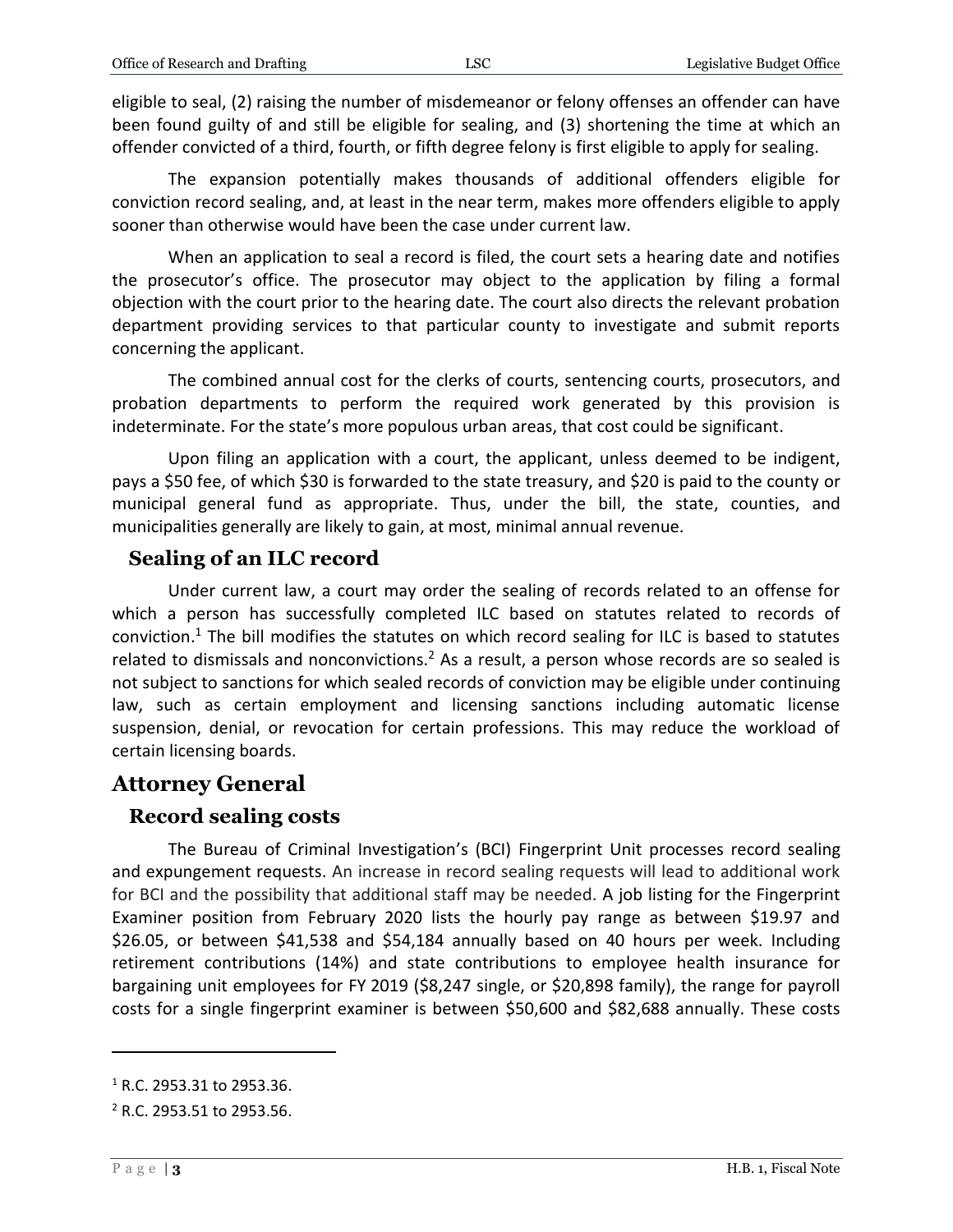may be offset somewhat by the bill's requirement for a portion of sealing fees to be used by BCI for expenses related to sealing or expungement as described below.

#### **Attorney General Reimbursement Fund**

The bill requires that, when a person pays the required \$50 fee to apply for the sealing of a record of conviction, \$15 of the \$30 deposited into the state treasury be credited to the Attorney General Reimbursement Fund (Fund 1060), and the remaining \$15 will continue to be credited to the GRF as under continuing law.

BCI reports an average of 26,000 sealing and expungement orders processed annually for calendar years 2016-2019. Depositing \$15 of the fee paid upon application related to each of those orders would result in revenues of up to \$390,000 each year.<sup>3</sup>

The bill requires the \$15 portion of the application fee credited to Fund 1060 to be used by BCI for expenses related to the sealing or expungement of records. Under existing law, all other moneys in Fund 1060 are required to be used for the expenses of the Office of the Attorney General in providing legal and other services on behalf of the state.

#### **Involuntary treatment**

The bill modifies the criteria governing applications for, granting of, and treatment under a mechanism providing for a probate court order requiring involuntary treatment for a person suffering from alcohol or other drug abuse. These modifications are likely to increase the number of petitions and subsequent hearings in probate courts to initiate orders for involuntary treatment, while at the same time reducing the courts' revenue from filing fees.

It is possible that these involuntary treatment provisions could increase the number of people who will receive treatment, which would increase treatment costs. The amount of any increase is uncertain, but will depend on the following factors: the number of individuals affected, whether the individual has health insurance, and whether the services rendered are reimbursable by the individual's health insurance. If an individual is enrolled in Medicaid, it is possible that Medicaid will realize an increase in treatment costs. If the individual is uninsured, it is possible that costs could increase for local alcohol, drug addiction, and mental health services boards, courts, or hospitals.

#### **Community control violations**

With respect to the prison term that a court may impose for a violation of a community control sanction or for a violation of a law or leaving the state without the permission of the court or the offender's probation officer, the bill specifies that:

If the remaining period of the offender's community control, or the remaining period of the offender's suspended prison sentence, is less than 90 or 180 days, the prison term

 $\overline{a}$ 

 $3$  It is important to note the following when considering these numbers: (1) indigent applicants are not required to pay a fee, (2) the court is not required to assess a fee for sealing the record of a juvenile, and certain sealed records are expunged without application to the court, and (3) fees may be collected for applicants who are denied by the court and, therefore, not included in BCI's statistics.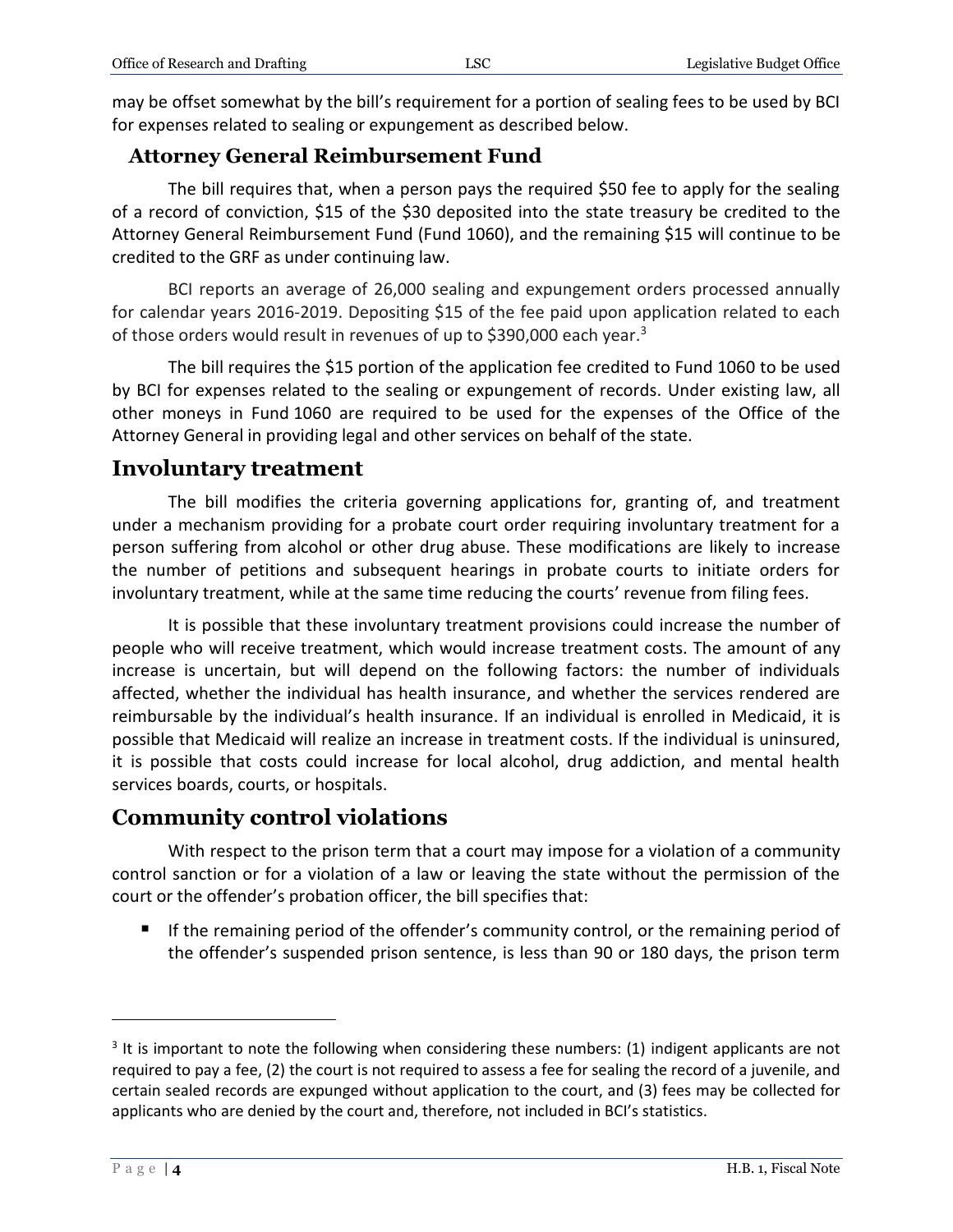may not exceed the length of the remaining period of community control or the remaining period of the offender's suspended prison sentence; and

 The time the offender spends in prison under the term must be credited against the offender's community control sanction or the offender's suspended prison sentence that was being served at the time of the violation.

Under the bill, a court is not limited in the number of times it may sentence an offender to a prison term under existing law and the bill for a violation of the conditions of a community control sanction or for a violation of a law or leaving the state without the permission of the court or the offender's probation officer.

#### **Prohibition against restraints**

The bill: (1) generally prohibits a law enforcement, court, or corrections official from knowingly restraining or confining a pregnant charged or adjudicated child or pregnant criminal offender during the child's or woman's pregnancy, hospital transport, labor, delivery, or postpartum recovery (up to six weeks), and (2) subjects the use of restraints to contacting, or being notified by, certain specified health care professionals. If an emergency circumstance exists, the official may contact a health care professional once the child or woman has been restrained and let them know the type of restraint and expected duration. In all other cases, the notification must occur prior to restraining the child or woman.

The bill will not likely have a discernible impact on the departments of Rehabilitation and Correction or Youth Services, as both departments currently have policies in place dealing with the use of restraints on a child or woman as described above. The bill is also unlikely to have a discernible impact on courts, as the Ohio Judicial Conference reports that it is extremely uncommon for judges to order a child or woman as described above be restrained.

The prohibition is likely to affect to some degree local, mostly county, law enforcement and corrections agencies operating residential facilities. This includes jails, juvenile detention centers, community-based correctional facilities (CBCFs), and community corrections facilities (CCFs).

County sheriffs are responsible for transporting persons being held in a county jail to court. Some counties are able to use video conferencing, but for those that do not have those capabilities, the county sheriff's office would be responsible for contacting a health care professional who is treating a child or woman as described above prior to the use of restraints, should the need arise.

According to the Buckeye State Sheriffs' Association, leg shackles, handcuffs, and waist belts are common everyday restraints used when transporting anyone under arrest or those who are incarcerated and are exiting the security perimeter of the jail, regardless of pregnancy status. A pregnant child or woman may require frequent trips to a physician outside of the facility for prenatal care.

It is possible that the bill will result in delays for both court proceedings and medical attention if the county sheriff first needs to contact the appropriate health care professional before using restraints. The potential cost of such delays is not readily quantifiable. Presumably, a policy will be implemented that prospectively addresses the potential for delays and minimizes any related costs.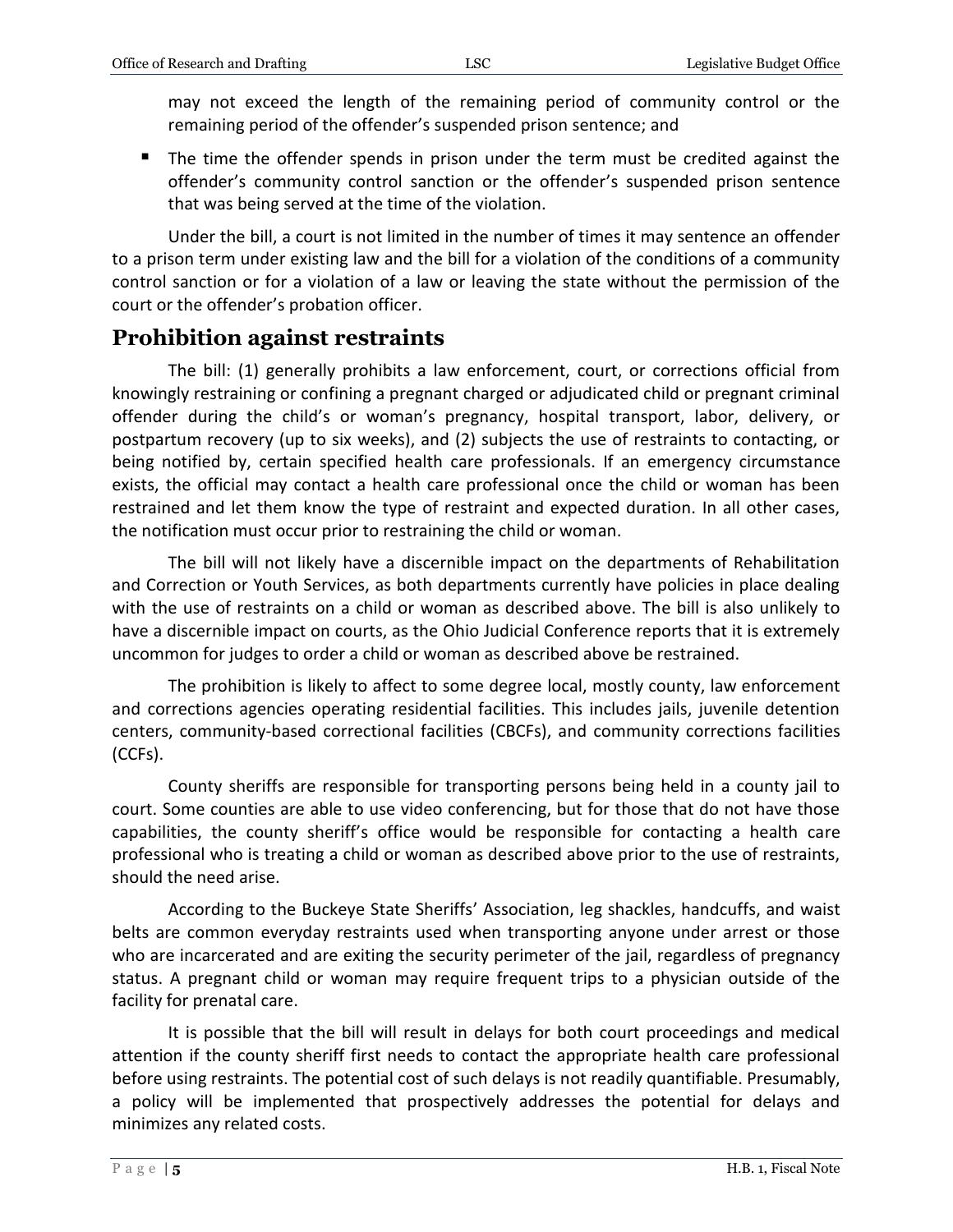### **Penalty and civil remedy**

The bill provides that a violation of the restraint prohibition is a violation of the existing offense of "interfering with civil rights." A violation is a first degree misdemeanor, which is punishable by a jail stay of no more than 180 days, a fine of up to \$1,000, or both. As state and local officials are expected to incorporate the bill's requirements into their daily operations, including ensuring that employees are trained, it is likely that violations will be infrequent. This suggests that, for county and municipal criminal justice systems that process misdemeanor cases and sanction violators, there will be no discernible ongoing costs, and occasional revenue (court costs and fees, and fines) generated for distribution between local governments and the state, as applicable.

The bill also permits a child or woman as described above to file a civil action for damages against the official who committed the violation, the official's employing agency or court, or both. Depending on the circumstances of the violation, the action would be filed in one of the following: a common pleas, municipal, or county court, or the state's Court of Claims. If, as described in the immediately preceding paragraph, violations are infrequent, then it is likely that the filing of civil actions will be relatively infrequent as well. The state and local governments may incur occasional costs to defend and adjudicate such matters. The timing and magnitude of any damage payments that the state or a local government may incur is indeterminate.

#### **Attorney General training materials**

The bill requires the Attorney General to provide training materials to law enforcement, court, and corrections officials to train employees on the proper implementation of the requirements regarding restraining or confining a child or woman as described above. The one-time cost for the Attorney General to develop and distribute the required training materials to state and local officials is likely to be no more than minimal and potentially absorbed using existing personnel and appropriated resources.

# **Ohio Criminal Sentencing Commission**

According to staff of the Ohio Criminal Sentencing Commission, the work and related annual operating costs of its expanded duties under the bill can be absorbed utilizing existing staff and appropriated resources. <sup>4</sup> Those expanded duties include:

**Designating the Commission a criminal justice agency and specifies that it is authorized** to apply for access to the computerized databases of the National Crime Information Center or the Law Enforcement Automated Data System (LEADS) in Ohio, and to certain other computerized criminal justice information databases; and

 $\overline{a}$ 

 $4$  The Ohio Criminal Sentencing Commission is an affiliated office of the Supreme Court of Ohio that, among other things, studies Ohio's criminal laws, sentencing patterns, and juvenile offender dispositions, and recommends comprehensive plans to the General Assembly that encourage public safety, proportionality, uniformity, certainty, judicial discretion, deterrence, fairness, simplification, additional sentencing options, victims' rights, and other reasonable goals.